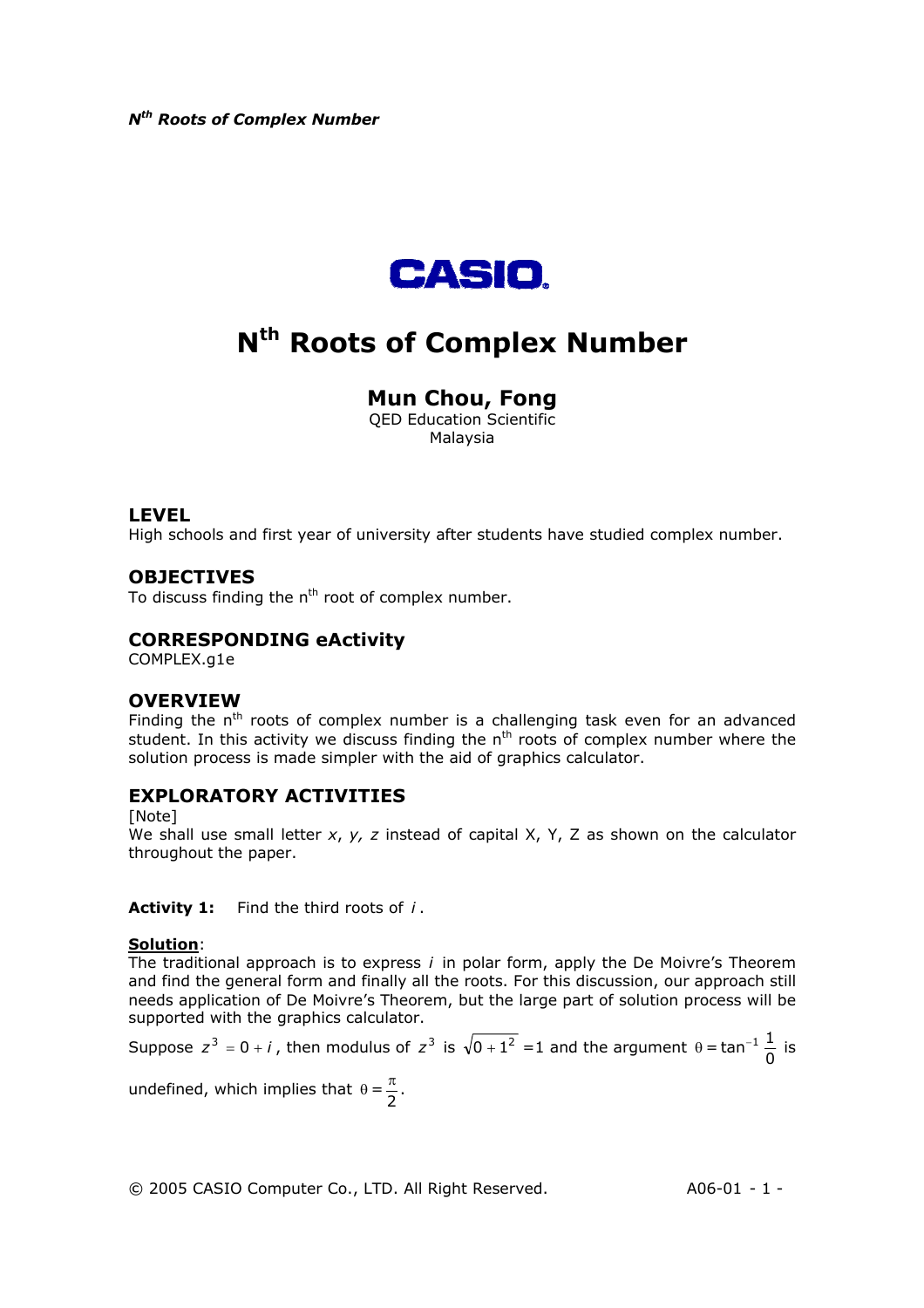Hence, the polar form of  $z^3$  is  $1(\cos{\frac{\pi}{2}} + i \sin{\frac{\pi}{2}}) = \cos(\frac{\pi}{2} + 2N\pi) + i \sin(\frac{\pi}{2} + 2N\pi)$ , and the general form of the roots is

$$
z = \left( \cos(\frac{\pi}{2} + 2N\pi) + i \sin(\frac{\pi}{2} + 2N\pi) \right)^{\frac{1}{3}}
$$

Moreover, we can write  $\left(\cos(\frac{\pi}{2} + 2N\pi) + i \sin(\frac{\pi}{2} + 2N\pi)\right)^{\frac{1}{3}}$  $\cos(\frac{\pi}{2} + 2N\pi) + i \sin(\frac{\pi}{2} + 2N\pi)$  $\left(\cos(\frac{\pi}{2} + 2N\pi) + i \sin(\frac{\pi}{2} + 2N\pi)\right)$ l  $\left(\cos(\frac{\pi}{2} + 2N\pi) + i \sin(\frac{\pi}{2} + 2N\pi)\right)^{\frac{1}{3}}$  as  $\left|e^{\frac{(\pi}{2} + 2N\pi)}\right|^3$  $(\frac{\pi}{2} + 2N\pi)$  $\overline{\phantom{a}}$ I  $\perp$  $\overline{\phantom{a}}$  $\mathsf{I}$ L  $\int_{0}^{\pi}$  + 2N $\pi$ *e* , so

$$
z = \left[ e^{(\frac{\pi}{2} + 2N\pi)} \right]^{\frac{1}{3}} = e^{\frac{1}{3}(\frac{\pi}{2} + 2N\pi)}
$$

And finally we can re-express the above as

$$
z = \cos \frac{1}{3} \left( \frac{\pi}{2} + 2N\pi \right) + i \sin \frac{1}{3} \left( \frac{\pi}{2} + 2N\pi \right) \quad \text{where } N = 0, 1, 2.
$$

1

#### Graphics Calculator Support

We now place the calculation of the three roots at the calculator through variables substitution. Open the Run strip "**Act1A**" and store the modulus and argument of the complex number to *r* and θ respectively. Here we set the calculator to display angles in unit of degree, so we replace  $\pi$  with 180°.



Allow values to be stored into the variable *N* and allow the value calculated from the term  $\mathbb{I}$ J  $\left(\frac{\pi}{2}+2N\pi\right)$ L  $\frac{1}{3}$  $\left(\frac{\pi}{2}+2N\pi\right)$  to be stored into a variable. Recall that  $\frac{\pi}{2}$  is the argument  $\theta$  , and replace  $\pi$ with  $180^\circ$ .

| $\frac{180}{2}$ <sub>28</sub> |    | ø→N                | 90<br>ø |
|-------------------------------|----|--------------------|---------|
| ø÷N                           | 90 | ≑(θ+2N×180)→A      |         |
| JUMP DEL FMAT MATH            | Ø  | JUMP DEL PMAT MATH | 30      |

Now calculate the first root when *N*=1.

$$
\frac{1}{3}(0+2N\times180) + A
$$
\n
$$
\cos A + i \sin A
$$
\n
$$
0.8660254038 + 0.5i
$$
\n
$$
\cos A + i \sin A
$$
\n
$$
\cos A - i \sin A
$$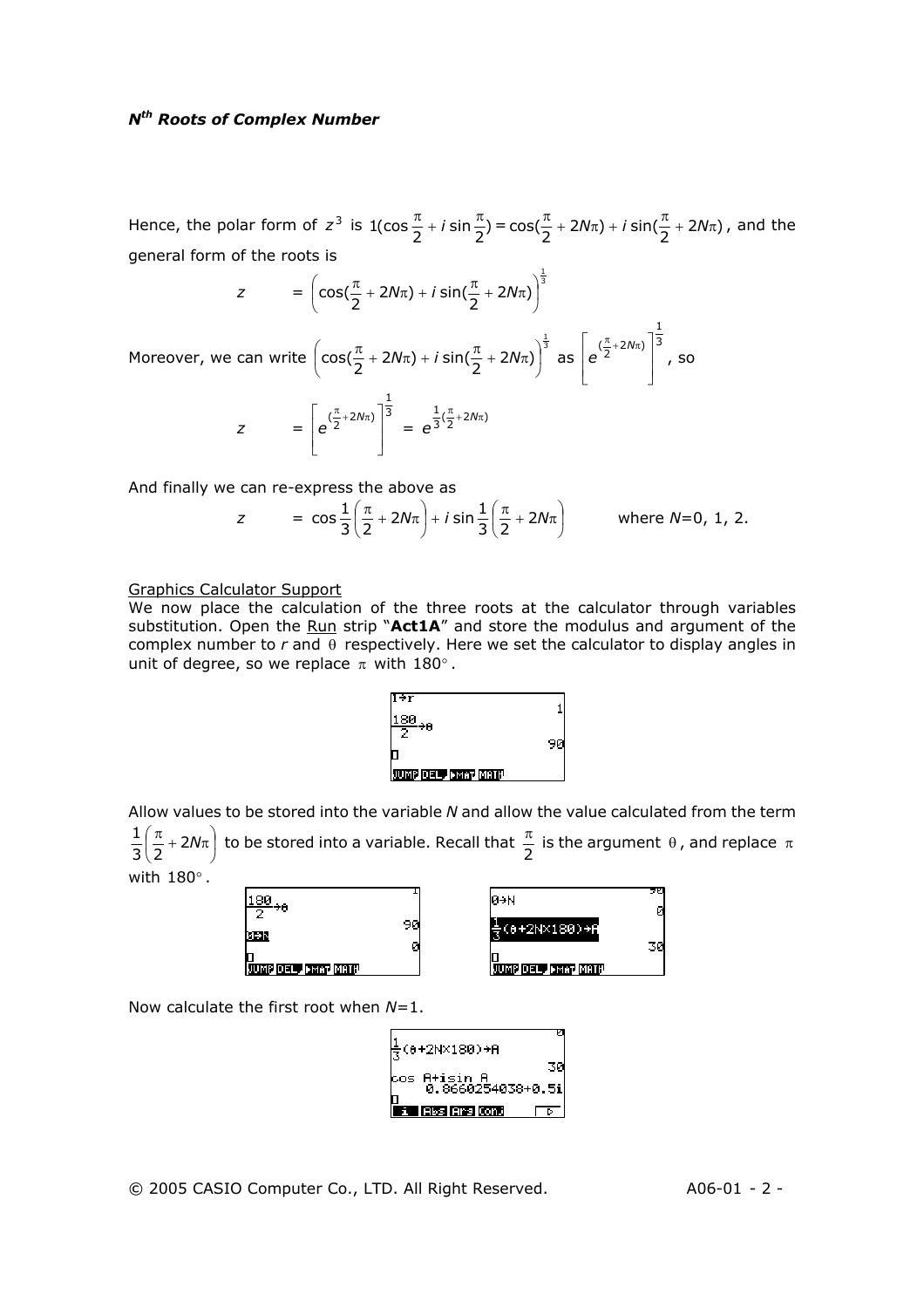After that scroll up to assign 1 to *N* to find the second root, then repeat this by assigning 2 to *N* to find the third root.



Hence the three roots of  $i$  are  $\pm 0.8660 + 0.5i$  and  $-i$ .

Verify the Solutions

While still inside the "**Act1A**" strip, scroll to the last line and use Answer Memory to verify the solutions. For this activity, we want to show that Ans<sup>3</sup> is indeed  $i$ . Verify for a value of *N* first then scroll up to verify the solutions obtained from other values of *N*.

- When *N*=2, i.e. when root is *i*



- When *N*=1 and 0, i.e. when root is −0.8660 + 0.5*i* and 0.8660 + 0.5*i* respectively.

| 150<br>cos A+isin A<br>- 2010/01/2012 12:30:45:45 12:45 | 30<br> cos A+isin A<br>医高尔氏综合征 化三氯化合物 |
|---------------------------------------------------------|---------------------------------------|
| Ans <sup>e</sup>                                        | lAns`                                 |
| DELL DELA.                                              | I DEL L. DEL A.                       |

Therefore we have shown the third roots of  $i$  are  $\pm 0.8660 + 0.5i$  and  $-i$ .  $\square$ 

The calculations arrangement in Activity 1 can be improved to be more general and thus able to calculate for n<sup>th</sup> roots of other complex numbers. Open the Run strip "Act1B" and enter the following sequence of operations to redo Activity 1.

- Set the angle to display in unit of degree and calculate the modulus and argument of *i* in the calculator, assigning them to the variables *r* and θ . Also, set up for values to be stored into *N* and the general term.



© 2005 CASIO Computer Co., LTD. All Right Reserved. A06-01 - 3 -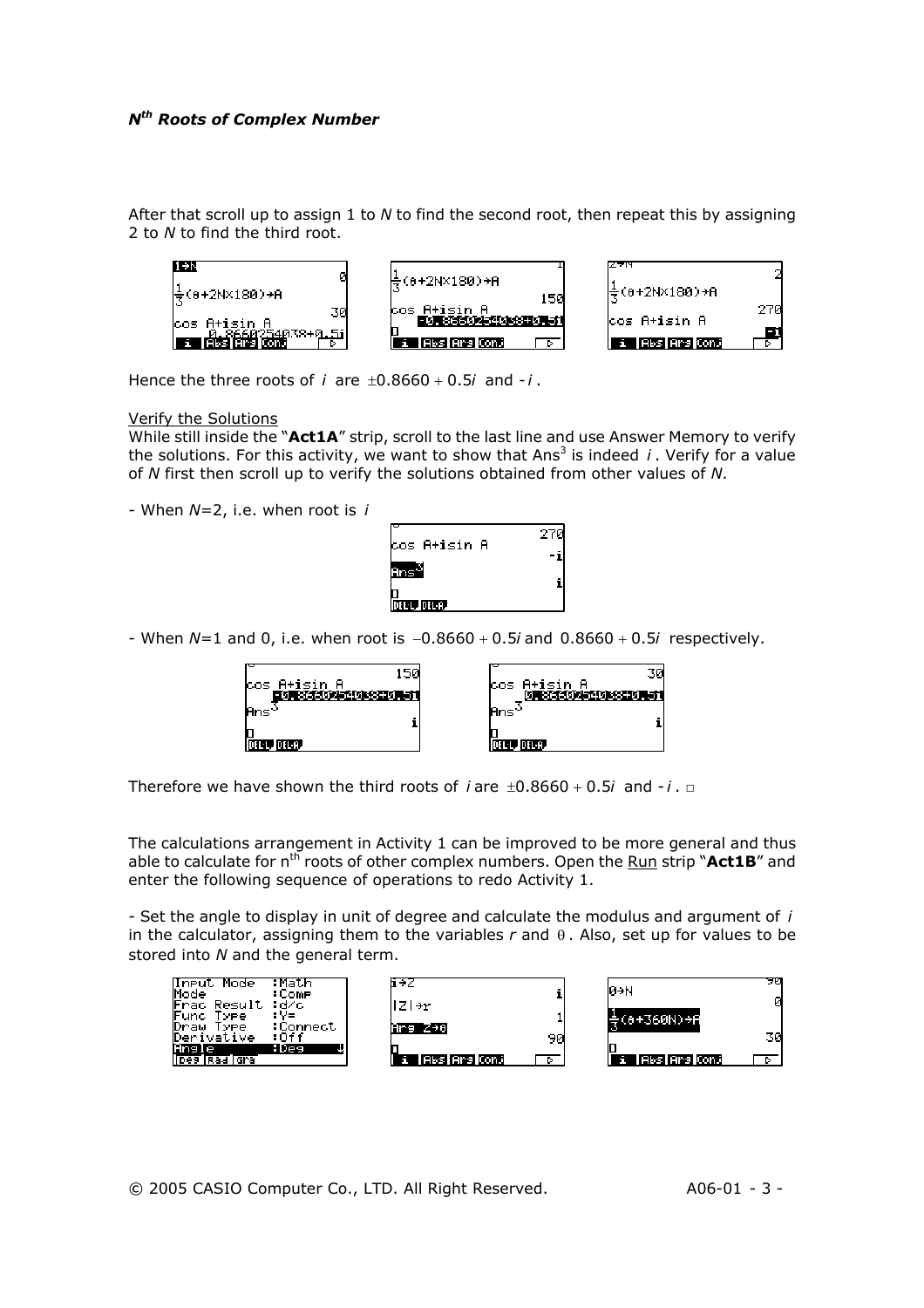- Set up operation to find the roots and verifying them immediately.



This systematic calculations sequence requires only a few changes if we want to solve for the  $n<sup>th</sup>$  roots of a different complex number.

**Activity 2:** Find the seventh roots of −3 + 7*i* and verify the answer.

#### **Solution**:

With the improved calculation sequence we do not need to find the modulus or argument of the complex number first. However, we do need the general form of the roots.

Suppose  $z^7 = -3 + 7i$  where the modulus of  $-3 + 7i$  is r and the argument is  $\theta$ . So the polar form of  $z^7$  is  $r(\cos(\theta + 2N\pi) + i \sin(\theta + 2N\pi))$ , and the general form of the roots is

$$
z = r^{\frac{1}{7}} (\cos(\theta + 2N\pi) + i \sin(\theta + 2N\pi))^{\frac{1}{7}}
$$
  
=  $r^{\frac{1}{7}} (\cos \frac{1}{7} (\theta + 2N\pi) + i \sin \frac{1}{7} (\theta + 2N\pi))$  where  $N=0, 1, 2...$  6

Open the Run strip "**Act2A**", calculate and store the modulus and argument of −3 + 7*i* to *r* and  $\theta$  respectively. You can find *r* and  $\theta$  at the  $\vec{x}$  and  $\Delta$  keys. Be sure to set up the calculator to display angles in unit of degree.



Access [Complex] with  $[PTN]$   $[FT3]$  and tap  $[FT2]$  and  $[FT3]$  to use the absolute and argument features. Set up the variable *N*, then calculate and store the value from the term  $\frac{1}{7}(\theta + 360N)$  to a variable.

After we have entered the calculations to find the roots and verifying them, find the roots by assigning 0, 1, 2…6 to *N*. The first root when *N*=1 is

| (cos B+isin B)                     |  |
|------------------------------------|--|
| Ans <sup>1</sup><br>i lAbslArslOnJ |  |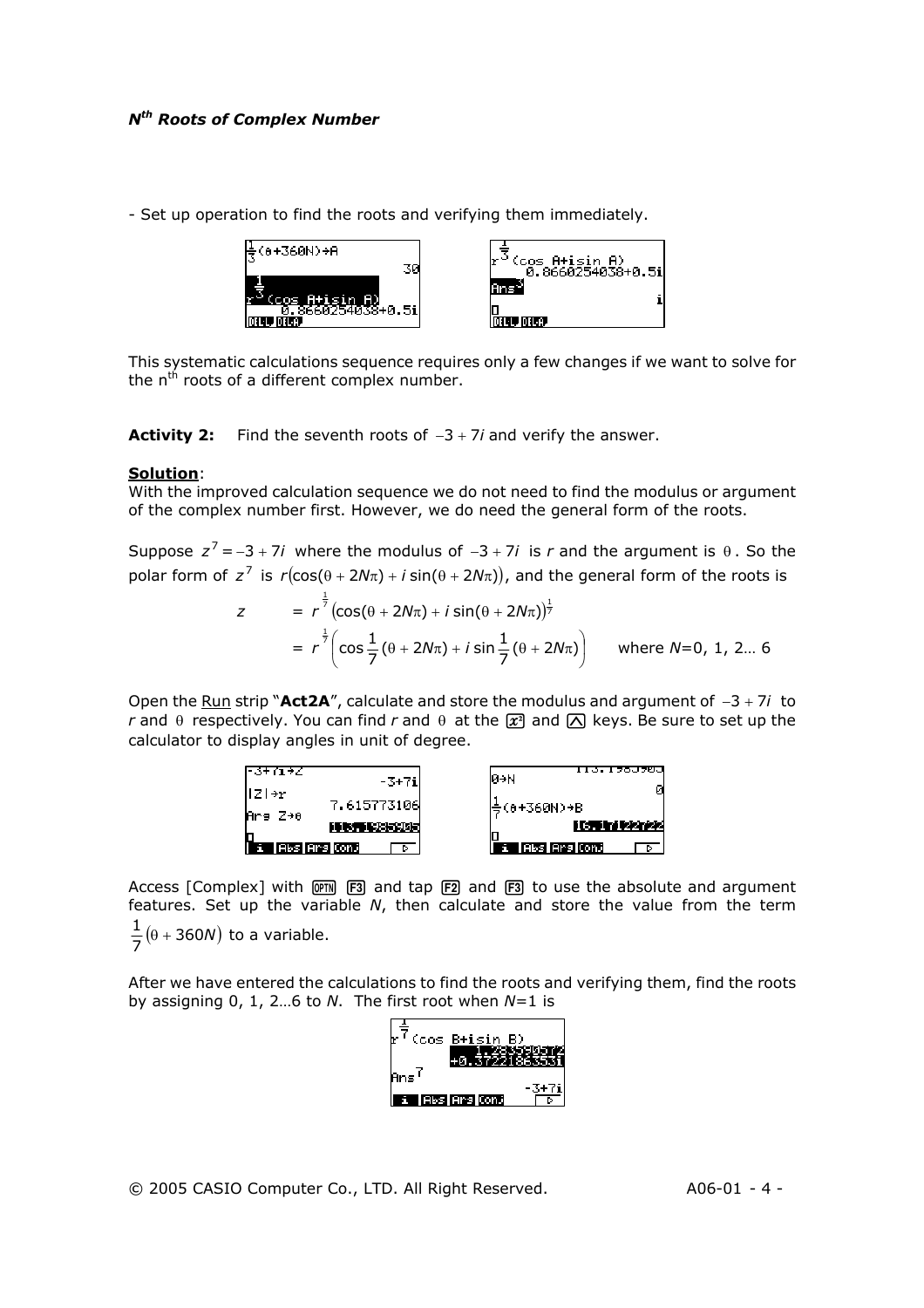The next three roots when *N*=1, 2, 3.



Finally the roots when *N*=4, 5, 6.



Thus we have found all seven roots and verified the answers.  $□$ 

We can plot the seventh roots of −3 + 7*i* on the same Argand plane to give us visualization of the solutions. The graphics calculator can do the plotting but the process is slightly indirect.

Open the strip "**Act2B**" and redo the calculations sequence of Activity 2. However, instead of checking the answer, enter an operation to assign the answer to a variable. In the display below we are storing the root when *N*=0 to the variable C.

|      | (cos B+isin I<br>+0.37221863531 |  |
|------|---------------------------------|--|
| ns→O | 1,283590572<br> 0.37221863531+  |  |
|      | l Abs l Ars Conj                |  |

Continue by inputting the next values of *N*=1, 2…6 and store the answers to the variables D, E, F…I. Be sure to first change the variable, scroll up to change input to *N*, only then tap  $\boxed{\text{ex}}$  while cursor is on the *N* line.

| B+isin B)<br>(cos<br>0.5092933837<br>+1.2356260431<br>Ans→D<br>0.5092933837<br>1.2356260431<br>T.<br> Abs Ars ConJ<br>D  | B+isin B)<br>(cos<br>-0.6485121097<br>+1.1685818381<br>Ans→E<br>-0.6485121097<br>+1.1685818381<br> Abs Ars Conj<br>п<br>D | (cos B+isin B)<br>-1.317974757<br>-0.22157167421<br>Ans→F<br>1.317974757<br> +0.22157167421<br>JUMP DEL , FMAT MATH |
|--------------------------------------------------------------------------------------------------------------------------|---------------------------------------------------------------------------------------------------------------------------|---------------------------------------------------------------------------------------------------------------------|
| B)<br>B+isin<br>(cos-<br>-0.89949755308<br>0.89228647911<br>lAns→G<br>-0.9949755308<br>-0.892286479<br>MP DEL JEMAT MATH | B)<br>B+isin<br>CCOS.<br>0.07726056416<br>-1.3342347141<br>Ans→H<br>0.07726056416<br>-1.3342347141<br>JUMP DEL J>MAT MATH | (cos B+isin<br>B)<br>- 1.091317879<br>-0.77147699631<br>Ans→I<br>1.091317879<br>1899631.0−<br>Abs Ars ConJ<br>D.    |

© 2005 CASIO Computer Co., LTD. All Right Reserved. A06-01 - 5 -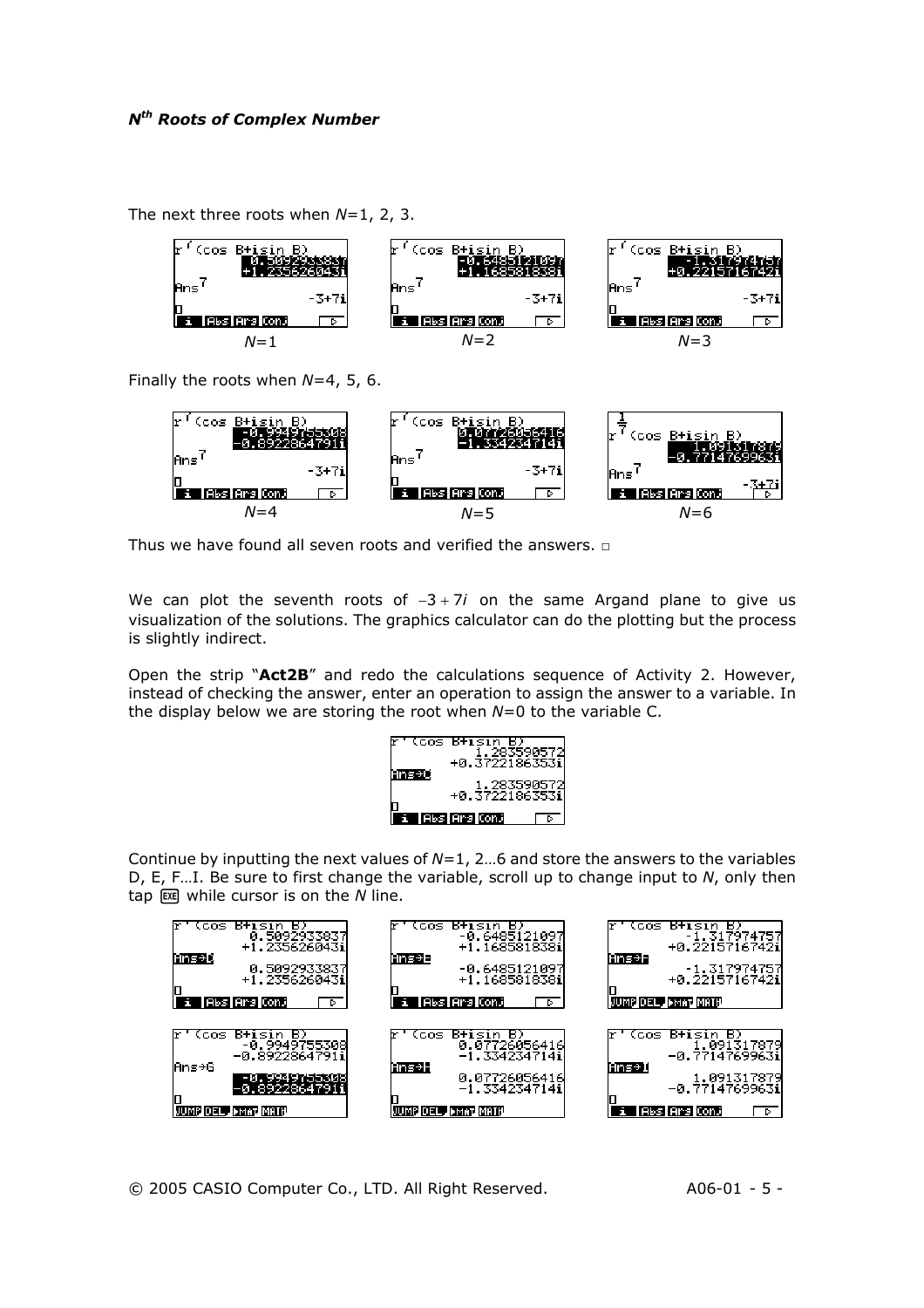The variables and the corresponding roots stored can be summarized as follow:

| Root<br>when $N=$ |  |  |  |  |
|-------------------|--|--|--|--|
| Variable stored   |  |  |  |  |

Having done that, change the input mode to [Linear]. Then EXIT and tap [ME] [F4] [F6] [F2] to access the [F-Line] function. Also, set the Viewing Window to [INI].

| 1ode<br>near                                         |
|------------------------------------------------------|
| Mode<br>:Comp                                        |
| Frac<br>Result<br>:d⁄c                               |
| Fund Type<br>Draw Type<br>Derivative<br><u>Angle</u> |
| :Connect                                             |
| :0ff<br>:Des                                         |
|                                                      |



Tap  $[PP]$   $[FB]$  to access  $[Rep]$  and  $[Imp]$  to plot the roots on the Argand plane with the real and imaginary parts of the roots, beginning with the root stored in C, followed by the remaining roots stored in D, E, F…I.



Finally all roots of −3 + 7*i* are plotted on the Argand diagram for visualisation.

© 2005 CASIO Computer Co., LTD. All Right Reserved. A06-01 - 6 -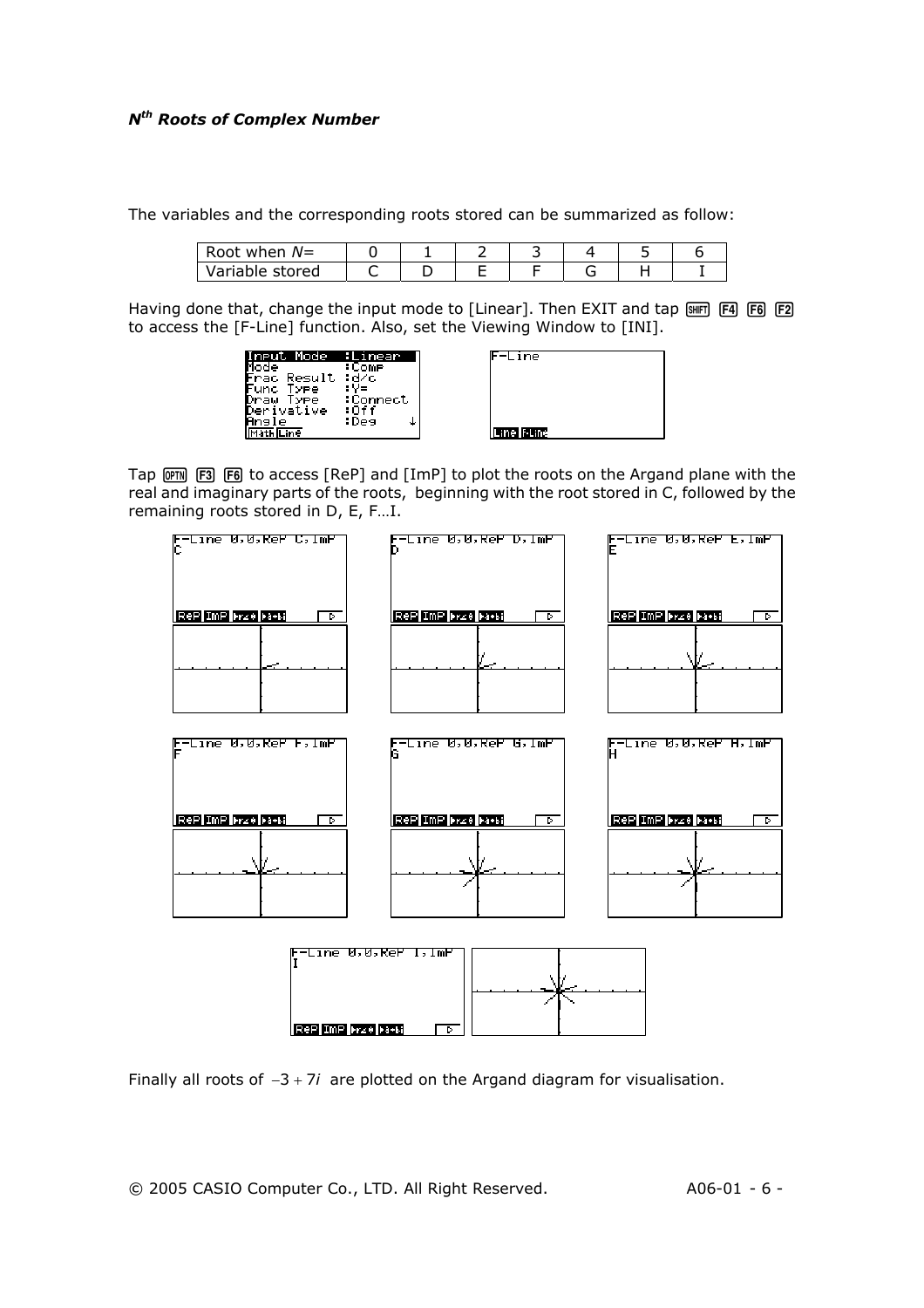## **EXERCISES**

#### *Exercise 1*

Find the fourth roots of  $2 - i\sqrt{5}$ . Verify your answer and plot the complex numbers and roots on the same Argand plane.

## **SOLUTIONS to EXERCISES**

#### *Exercise 1*

Suppose  $z^4 = 2 - i\sqrt{5}$  where the modulus of  $2 - i\sqrt{5}$  is *r* and the argument is  $\theta$ . The polar form of  $z^4$  is  $r(\cos(\theta + 2N\pi) + i \sin(\theta + 2N\pi))$ , and the general form of the roots is

$$
z = r^{\frac{1}{4}}(\cos(\theta + 2N\pi) + i \sin(\theta + 2N\pi))^{\frac{1}{4}}
$$
  
=  $r^{\frac{1}{4}}(\cos{\frac{1}{4}}(\theta + 2N\pi) + i \sin{\frac{1}{4}}(\theta + 2N\pi))$  where  $N=0, 1, 2, 3$ 

Open the <u>Run</u> strip "**Ex-1A**", calculate and store the modulus and argument of 2 – *i*√5 to *r* and θ respectively. Set up the calculator to display angles in unit of degree. Also set up the variable *N*, then calculate and store the value from the term  $\frac{1}{4}(\theta + 360N)$  to B.



The root when *N*=0 and the verification of the answer.



The roots when *N*=1, 2, 3 and the verification of the answers.



After finding all roots and verifying them, scroll to the last line and change the operation to store the answers produced when *N*=0, 1, 2, 3, to variables C, D, E and F respectively. These variables will be used to plot the solutions on the same Argand plane.